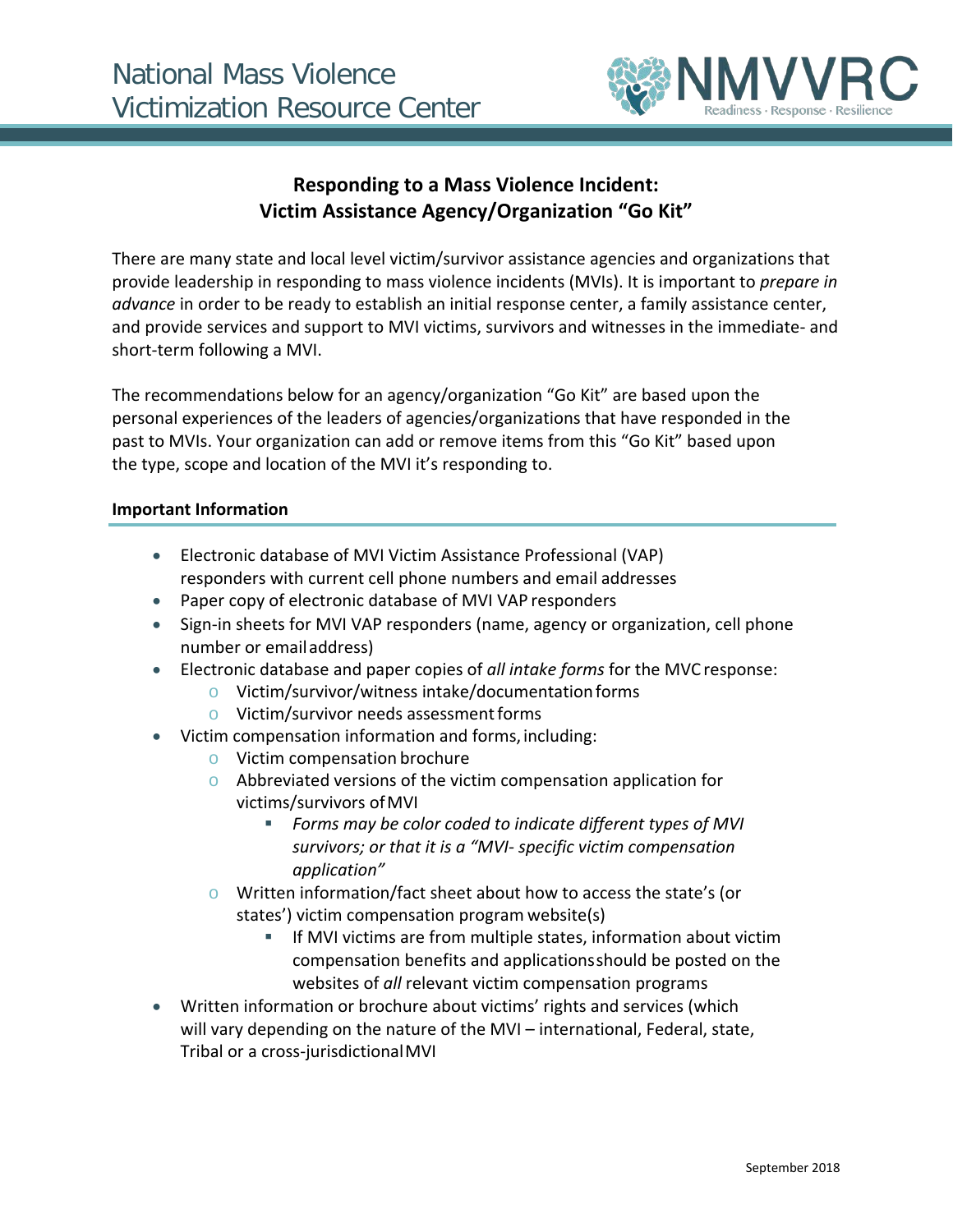### **Signage**

Signage for designated tables and response areas (*that is prepared in advance and laminated*, for example):

- o American Red Cross
- o Cell Phone charging station
- o Crime VictimCompensation
- o Kids' Play Area
- o Lost or missing property
- o Restrooms
- o Transportation assistance
- o Victim/survivor/witness sign-in here
- o Witness interviews

### **Technology**

- Cell phones **and** a roster of cell phone numbers of key MVI responseleaders
- Cell phone chargers (a variety of chargers for different types of cell phones, including plug-in and fully charged portable chargers)
- Multiple USB charging cable adapter connectors
- Solar charger; portable dual USB waterproof solar powerbank
- Cradle Point Mobile Broadband Router
- Tablets (such as IPads) which, based upon experience, are easier to connect to the internet than laptops (fully loaded with relevant databases, victim/survivor/witness information, forms, etc.)
- Laptops (fully loaded with relevant databases, victim/survivor/witness information, forms,etc.)
- Portable printers
- Megaphones/portable amplified speakers with batteries *and* backupbatteries

## **Basic Office Supplies**

- Chalk (for posting signage on sidewalks)
- Clipboards in bulk
- Dental floss (which can be used as "string" for a variety of purposes)
- Extension cords
- File folder labels
- File folders (and box with folder drop-bins to organize files)
- Highlighter pens (in multiple colors to help color-code different aspects of the response)
- Notepads
- Paper clips
- Paper for printers (several 500 page packs)
- Pens and pencils
- Permanent markers
- Post-it Notes (in different sizes and colors – notes can be "colorcoded" depending on their specific use)
- Scissors
- Staplers and staples
- Tape (including masking tape, duct tape and clear tape)
- Tear sheet pad markers/felt pens
- Tear sheet pads (with adhesive backing